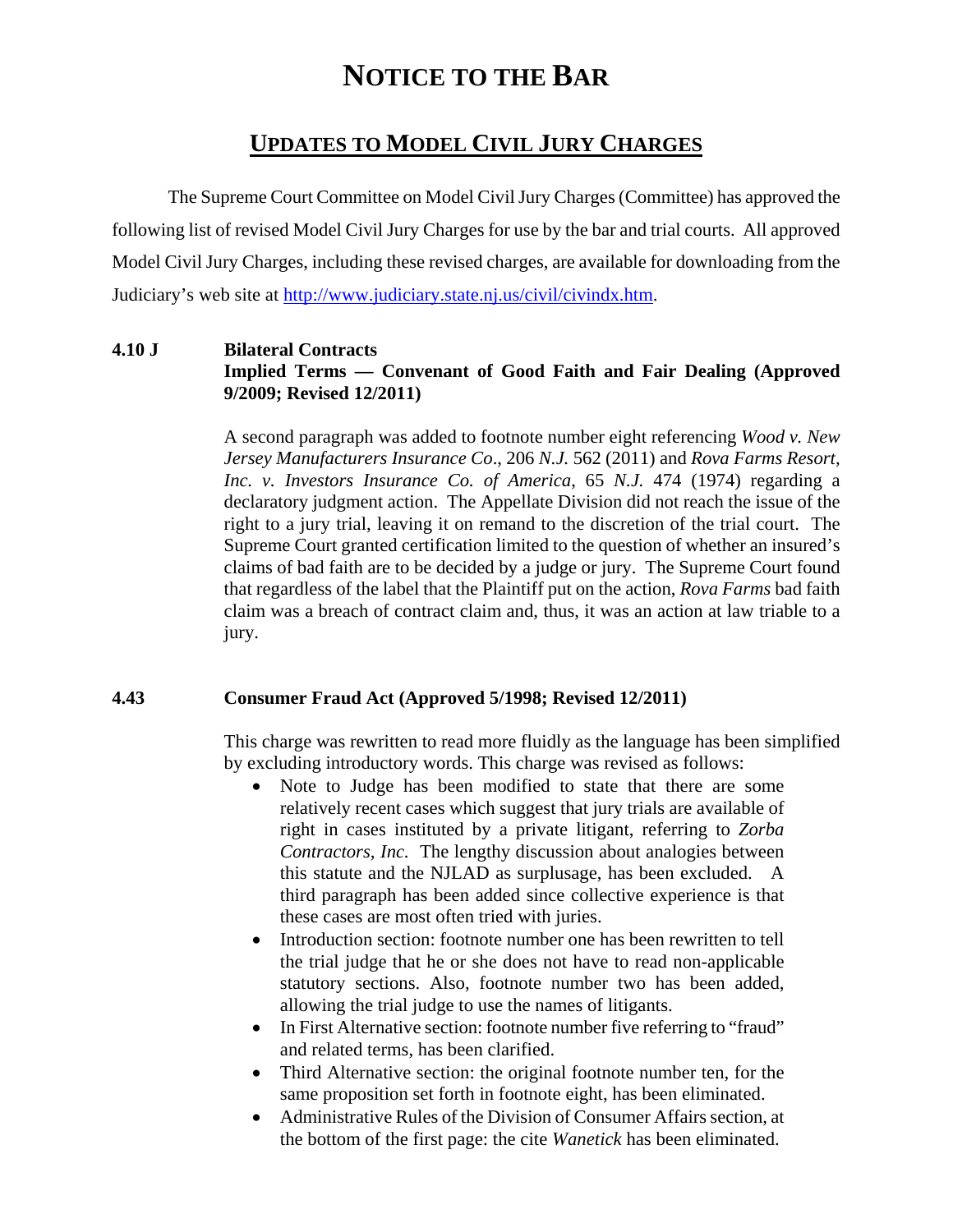#### **7.30 Comparative Negligence (Auto) — All Issues (Approved 6/1989; Revised 12/2011)**

The charge numbers referencing the charges in the Suggested Checklist have been corrected.

#### **8.60 Punitive Damages Actions — General (Approved 3/2000; Revised 12/2011)**

This charge was rewritten to read more fluidly as the language has been simplified by excluding introductory words. This charge was revised as follows:

- Sub-title sections have been added throughout the charge.
- Title section: pre-10/27/95 litigation has been eliminated. Also, footnote number one has been rewritten and reflects the Committee's belief that the jury should not be told about punitive damages at the outset.
- Note to Judge section: footnote number two now makes clear that the cap on punitive damages does not apply to LAD or CEPA cases.
- General Charge section: footnote number three has been added which informs the trial court that it may use the names of litigants, if it wishes. The collective "his/her/its" is now used.
- Conclusion section: the footnote number nine has been added regarding *Rusak v. Ryan Automotive, L.L.C*.

#### **8.61 Punitive Damages — Law Against Discrimination (LAD) Claims (Approved 11/1999; Revised 12/2011)**

This charge was rewritten to read more fluidly as the language has been simplified by excluding introductory words. This charge was revised as follows:

- Sub-title sections have been changed throughout the charge.
- Note to Judge section: was rewritten and refers to the General Charge 8.60, rather than repeating it verbatim.
- Title section: footnote number one has been clarified.
- Intent section: footnote number two has been rewritten which informs the court that it may use the names of the litigants, rather than their status. Throughout the paragraph, the expression "*discriminatory or harassing conduct*" has been used, rather than "misconduct". Footnote number four has been added regarding *N.J.S.A.* 2A:15-5.12(a). Also, footnote number five was added regarding *N.J.S.A.* 2A:15-5.12(b).
- Conclusion section: the footnote number 14 has been added regarding *Rusak v. Ryan Automotive, L.L.C*.